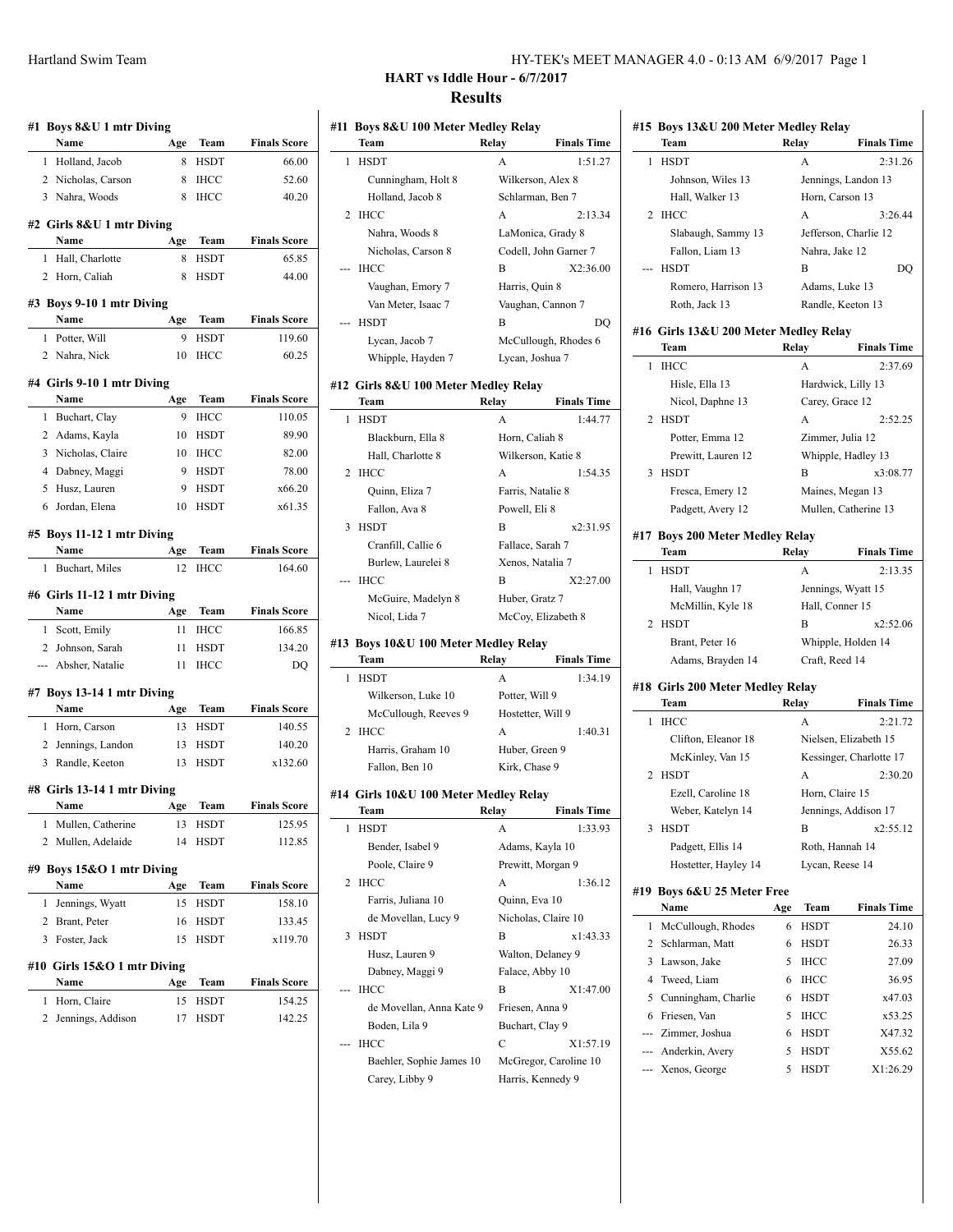|     | #20  Girls 6&U 25 Meter Free |     |             |                    |
|-----|------------------------------|-----|-------------|--------------------|
|     | Name                         | Age | Team        | <b>Finals Time</b> |
| 1   | Moore, Hunter                | 6   | <b>IHCC</b> | 30.75              |
| 2   | McGuire, Meredith            | 6   | <b>IHCC</b> | 30.95              |
| 3   | Cranfill, Callie             | 6   | HSDT        | 32.40              |
| 4   | Broadbent, Caroline          | 6   | IHCC        | x34.25             |
| 5   | Barr, Eleanor                | 6   | IHCC        | x36.94             |
| 6   | Husz, Katelyn                | 6   | HSDT        | 40.09              |
| 7   | Bender, Haddie               | 5   | <b>HSDT</b> | x1:01.16           |
| --- | Chapman, Shelby              | 6   | <b>IHCC</b> | X31.25             |
| --- | Bell, Eloise                 | 6   | <b>IHCC</b> | X38.88             |
| --- | LaMonica, Clay               | 5   | <b>IHCC</b> | X41.28             |
| --- | Arvin, McCutchen             | 6   | <b>IHCC</b> | X54.81             |
| --- | Doyle, Harper                | 5   | IHCC        | X55.19             |
| --- | Young, Lily                  | 6   | <b>HSDT</b> | X55.20             |
| --- | Morrow, Rielly               | 4   | IHCC        | X1:02.81           |
| --- | McIntyre, Sara               | 6   | HSDT        | X1:07.59           |
|     |                              |     |             |                    |
| #21 | Boys 7-8 25 Meter Free       |     |             |                    |
|     | Name                         | Age | Team        | <b>Finals Time</b> |
| 1   | LaMonica, Grady              | 8   | <b>IHCC</b> | 19.38              |
| 2   | Schlarman, Ben               | 7   | <b>HSDT</b> | J22.01             |
| 3   | Wilkerson, Alex              | 8   | <b>HSDT</b> | J21.38             |
| 4   | Holland, Jacob               | 8   | <b>HSDT</b> | x22.18             |
| 5   | Nicholas, Carson             | 8   | IHCC        | 26.56              |
| 6   | Codell, John Garner          | 7   | <b>IHCC</b> | x29.96             |
| 7   | Addington, Aidan             | 7   | <b>HSDT</b> | x1:04.00           |
| --- | Cunningham, Holt             | 8   | <b>HSDT</b> | X25.37             |
| --- | Nahra, Woods                 | 8   | IHCC        | X26.78             |
| --- | Harris, Quin                 | 8   | IHCC        | X27.12             |
| --- | Dabney, Miles                | 7   | HSDT        | X27.18             |
| --- | Lycan, Jacob                 | 7   | <b>HSDT</b> | X27.65             |
| --- | Whipple, Hayden              | 7   | <b>HSDT</b> | X28.25             |
| --- | Ferguson, Matthew            | 8   | <b>HSDT</b> | X28.41             |
| --- | Lycan, Joshua                | 7   | <b>HSDT</b> | X29.15             |
| --- | Van Meter, Isaac             | 7   | <b>IHCC</b> | X29.72             |
| --- | Vaughan, Emory               | 7   | <b>IHCC</b> | X30.00             |
| --- | Reeves, Mitchell             | 7   | HSDT        | X32.82             |
| --- | Vaughan, Cannon              | 7   | <b>IHCC</b> | X39.84             |
| --  | McLean, Shep                 | 7   | ІНСС        | X43.81             |
|     | Clay, John Camden            | 7   | IHCC        | XDQ                |
| #22 | Girls 7-8 25 Meter Free      |     |             |                    |
|     | Name                         | Age | Team        | <b>Finals Time</b> |
| 1   | Hall, Charlotte              | 8   | HSDT        | 18.28              |
| 2   | Powell, Eli                  | 8   | <b>IHCC</b> | 21.06              |
| 3   | Fallon, Ava                  | 8   | IHCC        | 21.65              |
| 4   | Nicol, Lida                  | 7   | IHCC        | xJ23.94            |
| 5   | Wilkerson, Katie             | 8   | HSDT        | J23.91             |
| 6   | Blackburn, Ella              | 8   | HSDT        | x28.22             |
| --- | McGuire, Madelyn             | 8   | IHCC        | X23.66             |
| --- | Chapman, Ann Reid            | 8   | IHCC        | X24.65             |
| --- | Huber, Gratz                 | 7   | IHCC        | X26.75             |
| --- | McCoy, Elizabeth             | 8   | IHCC        | X27.28             |

--- Horn, Caliah 8 HSDT X27.57 --- Quinn, Eliza 7 IHCC X28.77 --- Fallace, Sarah 7 HSDT X28.94 **HART vs Iddle Hour - 6/7/2017 Results**

|          | Tencza, Addison                     |     | 8 HSDT      | X29.09             |                          | 5 Rubin, Abby                        |     | 11 IHCC     | J45.28             |
|----------|-------------------------------------|-----|-------------|--------------------|--------------------------|--------------------------------------|-----|-------------|--------------------|
| ---      | Farris, Natalie                     | 8   | <b>IHCC</b> | X29.78             | 6                        | Absher, Natalie                      | 11  | <b>IHCC</b> | xJ44.59            |
|          | Arvin, Bishop                       |     | 7 IHCC      | X30.78             |                          | Hetzel-Ebben, Mia                    | 11  | <b>HSDT</b> | X40.56             |
|          | Burlew, Laurelei                    | 8   | HSDT        | X30.78             | ---                      | Wiseman, Chloe                       | 11  | <b>HSDT</b> | X41.06             |
|          | Clay, Eleanor                       |     | 7 IHCC      | X31.12             | ---                      | Padgett, Avery                       | 12  | <b>HSDT</b> | X41.25             |
|          | Xenos, Natalia                      | 7   | HSDT        | X34.41             | $\hspace{0.05cm} \ldots$ | Romero, Isabel                       | 11  | <b>HSDT</b> | X41.44             |
| ---      | Offutt, Emiline                     | 7   | IHCC        | X35.75             | $---$                    | Fresca, Emery                        | 12  | <b>HSDT</b> | X43.76             |
| ---      | Donworth, Maggie                    | 7   | IHCC        | X56.81             | ---                      | Xenos, Ava                           | 12  | <b>HSDT</b> | X53.43             |
|          |                                     |     |             |                    |                          |                                      |     |             |                    |
|          | #23 Boys 9-10 25 Meter Free<br>Name | Age | <b>Team</b> | <b>Finals Time</b> |                          | #27 Boys 13-14 50 Meter Free<br>Name | Age | Team        | <b>Finals Time</b> |
|          | 1 Potter, Will                      | 9   | <b>HSDT</b> | 18.33              | $\mathbf{1}$             | Jennings, Landon                     | 13  | <b>HSDT</b> | 29.10              |
| *2       | Fallon, Ben                         | 10  | <b>IHCC</b> | 18.94              | $\overline{2}$           | Whipple, Holden                      | 14  | <b>HSDT</b> | 29.25              |
| *2       | Wilkerson, Luke                     | 10  | HSDT        | J19.39             | 3                        | Johnson, Wiles                       | 13  | <b>HSDT</b> | x30.57             |
|          | 3 Kirk, Chase                       | 9   | IHCC        | 19.00              | 4                        | Fallon, Liam                         | 13  | <b>IHCC</b> | 36.58              |
|          | 5 Huber, Green                      | 9   | IHCC        | xJ19.71            | 5                        | Carling, Duncan                      | 14  | <b>IHCC</b> | 38.13              |
| 6        | McCullough, Reeves                  | 9   | HSDT        | xJ19.50            | $---$                    | Hall, Walker                         | 13  | <b>HSDT</b> | X30.96             |
|          | Hostetter, Will                     | 9   | <b>HSDT</b> | X18.51             | $---$                    | Horn, Carson                         | 13  | <b>HSDT</b> | X35.03             |
| ---      | Reeves, Jack                        | 9   | <b>HSDT</b> | X19.63             | $---$                    | Adams, Brayden                       | 14  | <b>HSDT</b> | X38.28             |
|          | Clay, James                         | 10  | <b>IHCC</b> | X25.25             |                          | Randle, Keeton                       | 13  | <b>HSDT</b> | X39.44             |
|          | Nahra, Nick                         | 10  | <b>IHCC</b> | X26.82             |                          | Craft, Reed                          | 14  | <b>HSDT</b> | X40.78             |
| ---      | Harris, Graham                      | 10  | <b>IHCC</b> | X28.09             | $---$<br>---             | Adams, Luke                          | 13  | <b>HSDT</b> | X41.03             |
|          | Fenwick, John-Dixon                 | 9   | IHCC        | X30.09             |                          | Romero, Harrison                     | 13  | <b>HSDT</b> | X41.37             |
| ---      |                                     |     |             |                    | ---                      |                                      | 13  | <b>HSDT</b> | X41.38             |
|          | #24 Girls 9-10 25 Meter Free        |     |             |                    | ---<br>---               | Smith, Kyle<br>Roth, Jack            | 13  | <b>HSDT</b> | X43.58             |
|          | Name                                | Age | Team        | <b>Finals Time</b> |                          |                                      |     |             |                    |
|          | 1 Prewitt, Morgan                   | 9   | <b>HSDT</b> | 19.13              |                          | #28 Girls 13-14 50 Meter Free        |     |             |                    |
|          | 2 Farris, Juliana                   | 10  | <b>IHCC</b> | 20.84              |                          | Name                                 | Age | Team        | <b>Finals Time</b> |
| 3        | Falace, Abby                        | 10  | <b>HSDT</b> | 20.87              |                          | 1 Hardwick, Lilly                    | 13  | <b>IHCC</b> | 32.12              |
| 4        | Nicholas, Claire                    | 10  | IHCC        | 21.18              | $\overline{2}$           | Nicol, Daphne                        | 13  | <b>IHCC</b> | 32.31              |
| 5        | de Movellan, Lucy                   | 9   | <b>IHCC</b> | x22.40             | 3                        | Weber, Katelyn                       | 14  | <b>HSDT</b> | 34.50              |
| 6        | Adams, Kayla                        | 10  | <b>HSDT</b> | x22.91             | 4                        | Lycan, Reese                         | 14  | <b>HSDT</b> | 36.40              |
| ---      | Quinn, Eva                          | 10  | <b>IHCC</b> | X19.97             | 5                        | Roth, Hannah                         | 14  | <b>HSDT</b> | x36.57             |
| ---      | Poole, Claire                       | 9   | <b>HSDT</b> | X21.26             | 6                        | Hisle, Ella                          | 13  | <b>IHCC</b> | x36.91             |
| ---      | McGregor, Caroline                  | 10  | <b>IHCC</b> | X21.52             | ---                      | Hostetter, Hayley                    | 14  | <b>HSDT</b> | X37.46             |
| ---      | Dabney, Maggi                       | 9   | <b>HSDT</b> | X21.53             | ---                      | Whipple, Hadley                      | 13  | <b>HSDT</b> | X37.64             |
|          | Buchart, Clay                       | 9   | <b>IHCC</b> | X21.69             |                          | Padgett, Ellis                       | 14  | <b>HSDT</b> | X38.35             |
|          | Husz, Lauren                        | 9   | <b>HSDT</b> | X21.94             | ---                      | Mullen, Catherine                    | 13  | <b>HSDT</b> | X40.52             |
|          | Bender, Isabel                      | 9   | <b>HSDT</b> | X22.31             |                          | Mullen, Adelaide                     | 14  | <b>HSDT</b> | X41.50             |
| $\cdots$ | de Movellan, Anna Kate              | 9   | IHCC        | X22.53             | ---                      | Maines, Megan                        | 13  | <b>HSDT</b> | X41.53             |
|          | Walton, Delaney                     | 9   | HSDT        | X23.58             |                          |                                      |     |             |                    |
|          | Boden, Lila                         | 9   | <b>IHCC</b> | X23.81             |                          | #29 Boys 50 Meter Free<br>Name       | Age | <b>Team</b> | <b>Finals Time</b> |
|          | Friesen, Anna                       | 9   | <b>IHCC</b> | X24.89             |                          | 1 Hall, Vaughn                       | 17  | <b>HSDT</b> | 26.97              |
|          | Baehler, Sophie James               | 10  | <b>IHCC</b> | X26.50             | $\overline{2}$           | Jennings, Wyatt                      | 15  | HSDT        | 27.00              |
| ---      | Carey, Libby                        | 9   | <b>IHCC</b> | X27.03             | 3                        | Hall, Conner                         | 15  | HSDT        | x27.53             |
| ---      | Hensley, Kathryn                    | 9   | HSDT        | X27.75             | 4                        | Jefferson, Hampton                   | 15  | <b>IHCC</b> | 35.53              |
|          | #25 Boys 11-12 50 Meter Free        |     |             |                    |                          | McMillin, Kyle                       | 18  | <b>HSDT</b> | X29.76             |
|          | Name                                | Age | Team        | <b>Finals Time</b> | ---                      | Foster, Evan                         | 19  | <b>HSDT</b> | X30.90             |
|          | 1 Nahra, Jake                       |     | 12 IHCC     | 37.07              | ---                      | Foster, Jack                         | 15  | <b>HSDT</b> | X33.28             |
|          | 2 Schlarman, Joe                    | 11  | <b>HSDT</b> | 39.03              |                          | Owens, Walker                        | 16  | <b>IHCC</b> | X33.85             |
|          | 3 Yates, Camden                     | 12  | HSDT        | 42.69              | ---                      | Brant, Peter                         |     | 16 HSDT     | X34.77             |
|          |                                     |     |             |                    |                          |                                      |     |             |                    |
|          | #26 Girls 11-12 50 Meter Free       |     |             |                    |                          | #30 Girls 50 Meter Free              |     |             |                    |
|          | Name                                | Age | Team        | <b>Finals Time</b> |                          | Name                                 | Age | Team        | <b>Finals Time</b> |
|          | 1 Carey, Grace                      |     | 12 IHCC     | 33.09              |                          | 1 McKinley, Van                      | 15  | <b>IHCC</b> | 31.03              |
|          | 2 Potter, Emma                      | 12  | <b>HSDT</b> | 35.38              | $\overline{2}$           | Nielsen, Elizabeth                   |     | 15 IHCC     | 31.06              |
|          | 3 Prewitt, Lauren                   | 12  | <b>HSDT</b> | 35.94              | 3                        | Kessinger, Charlotte                 | 17  | <b>IHCC</b> | xJ32.01            |
|          | 4 Zimmer, Julia                     |     | 12 HSDT     | x38.53             |                          | 4 Horn, Claire                       | 15  | <b>HSDT</b> | J31.75             |
|          |                                     |     |             |                    |                          |                                      |     |             |                    |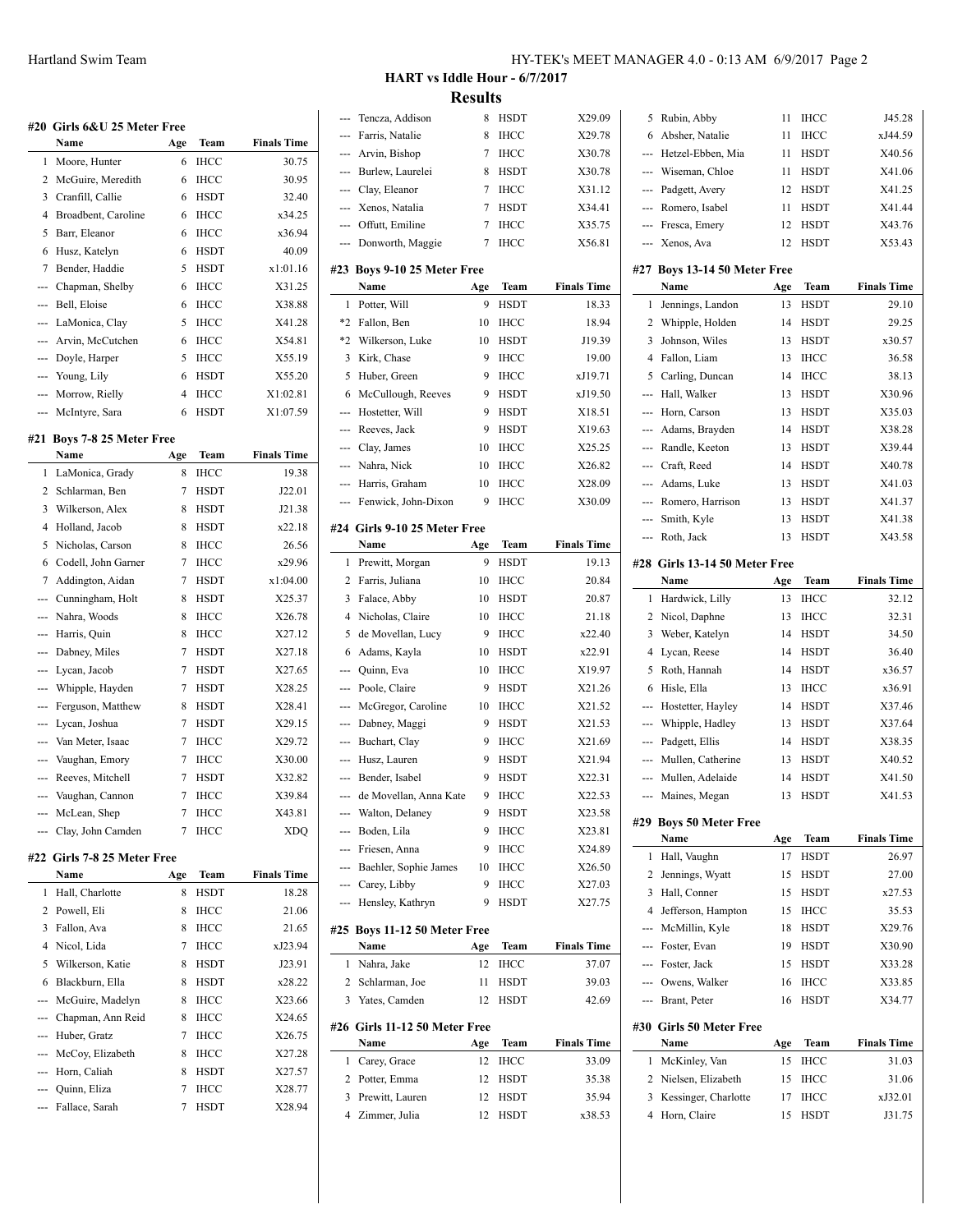|                     | (#30 Girls 50 Meter Free)      |        |                            |                    |
|---------------------|--------------------------------|--------|----------------------------|--------------------|
| 5                   | Jennings, Addison              | 17     | <b>HSDT</b>                | 32.02              |
| 6                   | Mullen, Mollie                 | 17     | <b>HSDT</b>                | x42.54             |
| ---                 | Ezell, Caroline                | 18     | <b>HSDT</b>                | X34.97             |
| ---                 | Sturgill, Kendall              | 16     | <b>IHCC</b>                | X39.25             |
|                     |                                |        |                            |                    |
| #31                 | Boys 6&U 25 Meter Back<br>Name |        | Team                       | <b>Finals Time</b> |
|                     |                                | Age    |                            |                    |
| 1<br>2              | McCullough, Rhodes             | 6      | <b>HSDT</b>                | 31.14              |
|                     | Cunningham, Charlie            | 6<br>5 | <b>HSDT</b>                | 43.37              |
| 3                   | Lawson, Jake                   |        | <b>IHCC</b>                | 46.34              |
| $\overline{4}$<br>5 | Tweed, Liam                    | 6<br>6 | <b>IHCC</b><br><b>HSDT</b> | 54.26              |
|                     | Schlarman, Matt                |        |                            | x1:02.88           |
| #32                 | Girls 6&U 25 Meter Back        |        |                            |                    |
|                     | Name                           | Age    | Team                       | <b>Finals Time</b> |
| 1                   | McGuire, Meredith              | 6      | <b>IHCC</b>                | 32.94              |
| 2                   | Moore, Hunter                  | 6      | <b>IHCC</b>                | 37.06              |
| 3                   | Broadbent, Caroline            | 6      | <b>IHCC</b>                | x38.81             |
|                     | 4 Cranfill, Callie             | 6      | <b>HSDT</b>                | 39.39              |
| 5                   | Husz, Katelyn                  | 6      | <b>HSDT</b>                | 56.28              |
| ---                 | LaMonica, Clay                 | 5      | <b>IHCC</b>                | X49.71             |
| ---                 | Bell, Eloise                   | 6      | <b>IHCC</b>                | X57.94             |
| #33                 | <b>Boys 7-8 25 Meter Back</b>  |        |                            |                    |
|                     | Name                           | Age    | Team                       | <b>Finals Time</b> |
| 1                   | Wilkerson, Alex                | 8      | <b>HSDT</b>                | 28.20              |
| 2                   | Nahra, Woods                   | 8      | <b>IHCC</b>                | 29.97              |
| 3                   | Schlarman, Ben                 | 7      | HSDT                       | 30.59              |
| 4                   | Cunningham, Holt               | 8      | <b>HSDT</b>                | x30.77             |
| 5                   | Harris, Quin                   | 8      | <b>IHCC</b>                | 32.62              |
| 6                   | Nicholas, Carson               | 8      | <b>IHCC</b>                | x34.25             |
| ---                 | Dabney, Miles                  | 7      | <b>HSDT</b>                | X34.00             |
| ---                 | Holland, Jacob                 | 8      | <b>HSDT</b>                | X35.33             |
| ---                 | Whipple, Hayden                | 7      | <b>HSDT</b>                | X35.33             |
| ---                 | Ferguson, Matthew              | 8      | <b>HSDT</b>                | X35.66             |
| ---                 | Van Meter, Isaac               | 7      | <b>IHCC</b>                | X37.50             |
| ---                 | Lycan, Joshua                  | 7      | <b>HSDT</b>                | X38.91             |
| ---                 | Vaughan, Cannon                | 7      | <b>IHCC</b>                | X39.88             |
| ---                 | Lycan, Jacob                   | 7      | <b>HSDT</b>                | X43.63             |
| ---                 | Codell, John Garner            | 7      | ІНСС                       | X44.77             |
| ---                 | Reeves, Mitchell               | 7      | HSDT                       | X45.27             |
| ---                 | Vaughan, Emory                 | 7      | <b>IHCC</b>                | X46.94             |
|                     | #34 Girls 7-8 25 Meter Back    |        |                            |                    |
|                     | Name                           | Age    | Team                       | <b>Finals Time</b> |
| 1                   | Hall, Charlotte                | 8      | <b>HSDT</b>                | 21.76              |
| 2                   | Powell, Eli                    | 8      | <b>IHCC</b>                | 25.15              |
| 3                   | Wilkerson, Katie               | 8      | HSDT                       | 26.70              |
| 4                   | Blackburn, Ella                | 8      | <b>HSDT</b>                | x26.84             |
| 5                   | Fallon, Ava                    | 8      | <b>IHCC</b>                | 27.69              |
| 6                   | McCoy, Elizabeth               | 8      | IHCC                       | x33.47             |
| 7                   | Chapman, Ann Reid              | 8      | IHCC                       | x33.62             |
| 8                   | Donworth, Maggie               | 7      | IHCC                       | x1:04.32           |
|                     | Nicol, Lida                    | 7      | IHCC                       | X30.33             |

--- Huber, Gratz 7 IHCC X32.63 --- McGuire, Madelyn 8 IHCC X32.66 --- Horn, Caliah 8 HSDT X34.00 **HART vs Iddle Hour - 6/7/2017 Results**

| ---                      | Clay, Eleanor                         | 7         | IHCC        | X34.13             |
|--------------------------|---------------------------------------|-----------|-------------|--------------------|
|                          | Arvin, Bishop                         | 7         | IHCC        | X35.28             |
| ---                      | Quinn, Eliza                          | 7         | <b>IHCC</b> | X35.59             |
| <u>.</u>                 | Burlew, Laurelei                      | 8         | <b>HSDT</b> | X35.82             |
| ---                      | Fallace, Sarah                        | 7         | <b>HSDT</b> | X37.06             |
| ---                      | Xenos, Natalia                        | 7         | <b>HSDT</b> | X38.60             |
| ---                      | Tencza, Addison                       | 8         | HSDT        | X39.10             |
| ---                      | Offutt, Emiline                       | 7         | <b>IHCC</b> | X45.04             |
|                          |                                       |           |             |                    |
|                          | #35 Boys 9-10 25 Meter Back<br>Name   | Age       | Team        | <b>Finals Time</b> |
| 1                        | Fallon, Ben                           | 10        | <b>IHCC</b> | 22.84              |
| 2                        | Wilkerson, Luke                       | 10        | HSDT        | J24.64             |
| 3                        | Potter, Will                          | 9         | HSDT        | J24.51             |
| $\overline{4}$           | Kirk, Chase                           | 9         | <b>IHCC</b> | J25.53             |
| 5                        | Huber, Green                          | 9         | IHCC        | xJ24.94            |
| 6                        | McCullough, Reeves                    | 9         | <b>HSDT</b> | x26.66             |
| 7                        | Clay, James                           | 10        | <b>IHCC</b> | x29.14             |
| ---                      | Hostetter, Will                       | 9         | HSDT        | X25.85             |
| ---                      | Reeves, Jack                          | 9         | <b>HSDT</b> | X27.75             |
| ---                      | Nahra, Nick                           | 10        | <b>IHCC</b> | X30.32             |
| ---                      | Harris, Graham                        | 10        | IHCC        | X33.71             |
| ---                      | Fenwick, John-Dixon                   | 9         | ІНСС        | X40.03             |
|                          |                                       |           |             |                    |
|                          | #36 Girls 9-10 25 Meter Back          |           |             |                    |
|                          | Name                                  | Age       | Team        | <b>Finals Time</b> |
| 1                        | Bender, Isabel                        | 9         | HSDT        | 24.97              |
| 2                        | Prewitt, Morgan                       | 9         | <b>HSDT</b> | 25.39              |
| 3                        | Farris, Juliana                       | 10        | <b>IHCC</b> | 25.63              |
| 4                        | Poole, Claire                         | 9         | HSDT        | xJ26.14            |
| 5                        | Nicholas, Claire                      | 10        | <b>IHCC</b> | J26.01             |
| 6                        | de Movellan, Lucy                     | 9         | <b>IHCC</b> | x26.93             |
| ---                      | de Movellan, Anna Kate                | 9         | IHCC        | X25.75             |
| ---                      | Falace, Abby                          | 10        | HSDT        | X26.38             |
| ---                      | Quinn, Eva                            |           |             |                    |
| $\overline{\phantom{a}}$ |                                       | 10        | <b>IHCC</b> | X26.75             |
|                          | Carey, Libby                          | 9         | <b>IHCC</b> | X27.51             |
| ---                      | Husz, Lauren                          | 9         | <b>HSDT</b> | X28.53             |
| ---                      | Buchart, Clay                         | 9         | <b>IHCC</b> | X28.59             |
| ---                      | Boden, Lila                           | 9         | <b>IHCC</b> | X28.65             |
| ---                      | Friesen, Anna                         | 9         | ІНСС        | X29.47             |
| ---                      | Adams, Kayla                          | 10        | HSDT        | X30.22             |
| ---                      | Dabney, Maggi                         | 9         | HSDT        | X30.51             |
| ---                      | Walton, Delaney                       | 9         | <b>HSDT</b> | X30.59             |
| ---                      | Baehler, Sophie James                 | 10        | <b>IHCC</b> | X31.18             |
| ---                      | McGregor, Caroline                    | 10        | ІНСС        | X32.56             |
| ---                      | Hensley, Kathryn                      | 9         | HSDT        | X36.34             |
| #37                      | Boys 11-12 50 Meter Back              |           |             |                    |
|                          | Name                                  | Age       | Team        | <b>Finals Time</b> |
| 1                        | Jefferson, Charlie                    | 12        | ІНСС        | 53.58              |
| 2                        | Schlarman, Joe                        | 11        | HSDT        | 54.78              |
| 3                        | Nahra, Jake                           | 12        | <b>IHCC</b> | 55.78              |
| 4                        | Yates, Camden                         | 12        | HSDT        | 58.50              |
|                          |                                       |           |             |                    |
|                          | #38 Girls 11-12 50 Meter Back<br>Name |           | Team        | <b>Finals Time</b> |
| 1                        | Carey, Grace                          | Age<br>12 | ІНСС        | 41.28              |

3 Zimmer, Julia 12 HSDT 48.02

| 4      | Fresca, Emery                       | 12       | <b>HSDT</b>  | x54.25             |
|--------|-------------------------------------|----------|--------------|--------------------|
| 5      | Rubin, Abby                         | 11       | <b>IHCC</b>  | J59.91             |
| 6      | Absher, Natalie                     | 11       | <b>IHCC</b>  | xJ58.59            |
| ---    | Prewitt, Lauren                     | 12       | HSDT         | X50.19             |
| ---    | Romero, Isabel                      | 11       | <b>HSDT</b>  | X53.20             |
| ---    | Padgett, Avery                      | 12       | <b>HSDT</b>  | X53.65             |
| ---    | Hetzel-Ebben, Mia                   | 11       | <b>HSDT</b>  | X56.10             |
| ---    | Wiseman, Chloe                      | 11       | <b>HSDT</b>  | X57.07             |
| ---    | Xenos, Ava                          | 12       | <b>HSDT</b>  | <b>XDQ</b>         |
|        | #39 Boys 13-14 50 Meter Back        |          |              |                    |
|        | Name                                | Age      | Team         | <b>Finals Time</b> |
| 1      | Hall, Walker                        | 13       | <b>HSDT</b>  | 36.25              |
| 2      | Johnson, Wiles                      | 13       | HSDT         | 38.91              |
| 3      | Whipple, Holden                     | 14       | HSDT         | x41.94             |
| 4      | Fallon, Liam                        | 13       | <b>IHCC</b>  |                    |
|        |                                     |          |              | 43.89              |
| 5      | Carling, Duncan                     | 14       | <b>IHCC</b>  | 45.53              |
| ---    | Jennings, Landon                    | 13       | <b>HSDT</b>  | X36.44             |
| ---    | Romero, Harrison                    | 13       | HSDT         | X46.16             |
| ---    | Horn, Carson                        | 13       | <b>HSDT</b>  | X46.64             |
| ---    | Craft, Reed                         | 14       | <b>HSDT</b>  | X48.06             |
| ---    | Smith, Kyle                         | 13       | <b>HSDT</b>  | X53.37             |
| ---    | Adams, Brayden                      | 14       | <b>HSDT</b>  | X54.50             |
| ---    | Randle, Keeton                      | 13       | HSDT         | X54.69             |
| ---    | Adams, Luke                         | 13       | HSDT         | X56.25             |
| ---    | Roth, Jack                          | 13       | HSDT         | X59.27             |
|        | #40 Girls 13-14 50 Meter Back       |          |              |                    |
|        | Name                                | Age      | Team         | <b>Finals Time</b> |
| 1      | Nicol, Daphne                       | 13       | IHCC         | 37.72              |
| 2      | Hisle, Ella                         | 13       | <b>IHCC</b>  | 44.59              |
|        |                                     |          |              |                    |
|        |                                     |          |              |                    |
| 3      | Lycan, Reese                        | 14       | <b>HSDT</b>  | 45.62              |
| 4      | Roth, Hannah                        | 14       | <b>HSDT</b>  | 45.71              |
| 5      | Padgett, Ellis                      | 14       | HSDT         | x48.44             |
| 6      | Hostetter, Hayley                   | 14       | <b>HSDT</b>  | x49.97             |
| ---    | Hardwick, Lilly                     | 13       | IHCC         | X38.66             |
| ---    | Weber, Katelyn                      | 14       | HSDT         | X41.85             |
| ---    | Mullen, Adelaide                    | 14       | HSDT         | X46.77             |
| ---    | Whipple, Hadley                     | 13       | <b>HSDT</b>  | X53.03             |
| ₩.     | Mullen, Catherine                   | 13       | <b>HSDT</b>  | X53.53             |
|        | --- Maines, Megan                   | 13       | HSDT         | X57.31             |
|        | #41 Boys 50 Meter Back              |          |              |                    |
|        | Name                                | Age      | Team         | <b>Finals Time</b> |
| 1      | Hall, Vaughn                        | 17       | <b>HSDT</b>  | 33.16              |
| 2      | Hall, Conner                        | 15       | HSDT         | 33.77              |
| 3      | Owens, Walker                       | 16       | IHCC         | J52.25             |
| 4      | Foster, Jack                        | 15       | HSDT         | xJ45.37            |
| 5      | Brant, Peter                        | 16       | HSDT         | xJ45.89            |
| ---    | Jennings, Wyatt                     | 15       | HSDT         | X32.65             |
|        |                                     |          |              |                    |
|        | #42 Girls 50 Meter Back             |          |              |                    |
|        | Name                                | Age      | Team         | <b>Finals Time</b> |
| 1      | Clifton, Eleanor                    | 18       | <b>IHCC</b>  | 34.66              |
| 2      | Jennings, Addison                   | 17       | HSDT         | 37.59              |
| 3      | Horn, Claire                        | 15       | HSDT         | 38.06              |
| 4      | Ezell, Caroline                     | 18       | HSDT         | x40.39             |
| 5<br>6 | Sturgill, Kendall<br>Mullen, Mollie | 16<br>17 | IHCC<br>HSDT | 51.81<br>x55.00    |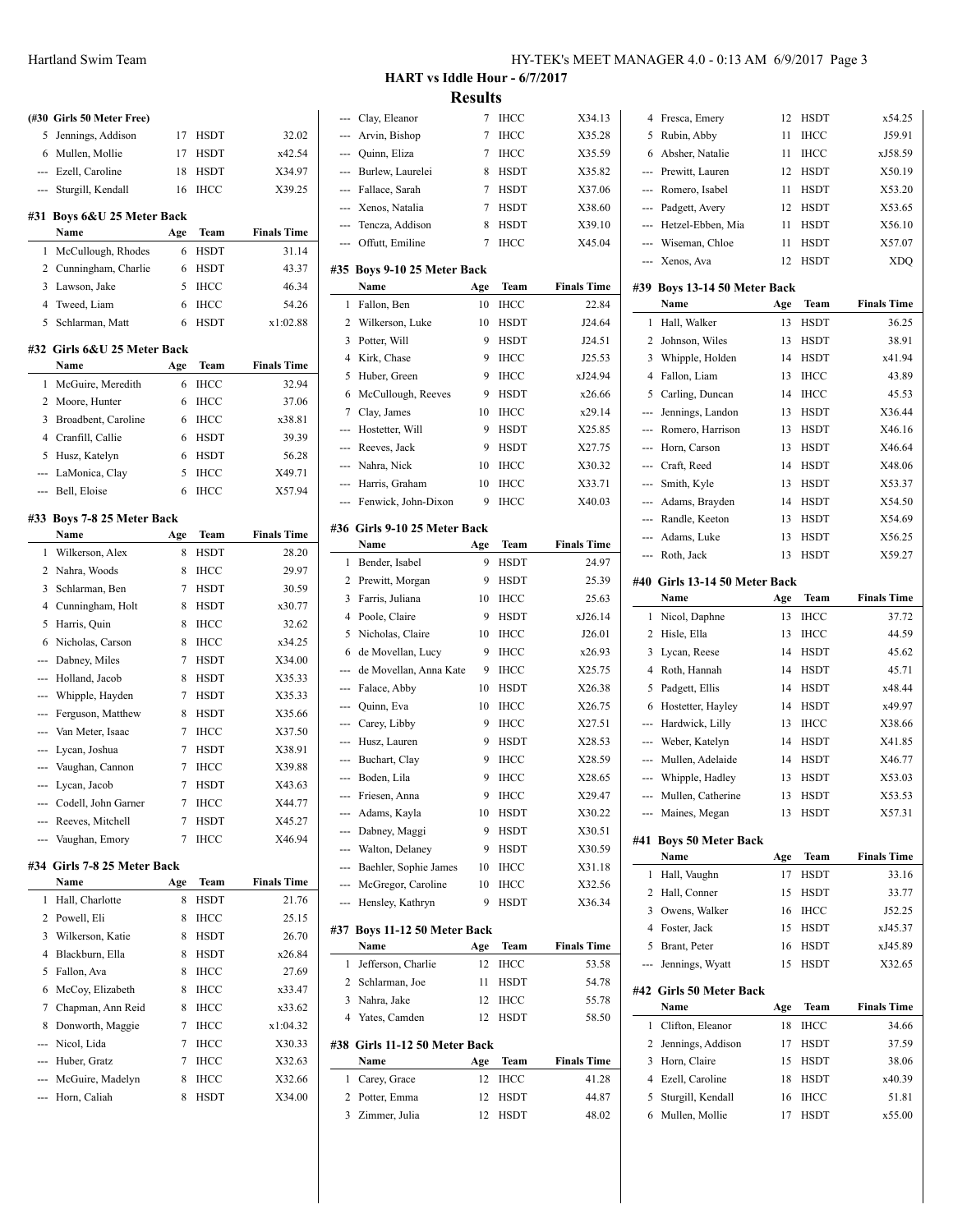| HY-TEK's MEET MANAGER 4.0 - 0:13 AM 6/9/2017 Page 4 |  |  |  |
|-----------------------------------------------------|--|--|--|
|-----------------------------------------------------|--|--|--|

# **HART vs Iddle Hour - 6/7/2017 Results**

|                | #43 Boys 8&U 25 Meter Fly              |     |             |                    |
|----------------|----------------------------------------|-----|-------------|--------------------|
|                | Name                                   | Age | Team        | <b>Finals Time</b> |
| 1              | Holland. Jacob                         | 8   | <b>HSDT</b> | 27.97              |
| 2              | Whipple, Hayden                        | 7   | <b>HSDT</b> | 33.18              |
| 3              | Cunningham, Holt                       | 8   | <b>HSDT</b> | x33.25             |
| 4              | LaMonica, Grady                        | 8   | <b>IHCC</b> | 33.28              |
| 5              | Nicholas, Carson                       | 8   | <b>IHCC</b> | 35.91              |
| ---            | Wilkerson, Alex                        | 8   | <b>HSDT</b> | X32.07             |
| ---            | McCullough, Rhodes                     | 6   | <b>HSDT</b> | X32.22             |
| ---            | Dabney, Miles                          | 7   | <b>HSDT</b> | X47.07             |
|                | Schlarman, Ben                         | 7   | <b>HSDT</b> | <b>XDO</b>         |
|                | #44  Girls 8&U 25 Meter Fly            |     |             |                    |
|                | Name                                   | Age | Team        | <b>Finals Time</b> |
| 1              | Hall, Charlotte                        | 8   | <b>HSDT</b> | 21.81              |
| 2              | Fallon, Ava                            | 8   | <b>IHCC</b> | 27.59              |
| 3              | Nicol, Lida                            | 7   | <b>IHCC</b> | 35.77              |
| 4              | Tencza, Addison                        | 8   | <b>HSDT</b> | 37.29              |
| 5              | Burlew, Laurelei                       | 8   | <b>HSDT</b> | x42.53             |
| 6              | Horn, Caliah                           | 8   | <b>HSDT</b> | x43.08             |
|                | Blackburn, Ella                        | 8   | <b>HSDT</b> | X32.75             |
|                | Wilkerson, Katie                       | 8   | <b>HSDT</b> | X38.31             |
| ---            | Fallace, Sarah                         | 7   | <b>HSDT</b> | X39.43             |
| ---            | Xenos, Natalia                         | 7   | <b>HSDT</b> | X45.31             |
| ---            | Huber, Gratz                           | 7   | <b>IHCC</b> | DO                 |
| ---            | Quinn, Eliza                           | 7   | <b>IHCC</b> | <b>XDQ</b>         |
| #45            | Boys 9-10 25 Meter Fly                 |     |             |                    |
|                | Name                                   | Age | Team        | <b>Finals Time</b> |
|                |                                        |     |             |                    |
| 1              | Potter, Will                           | 9   | <b>HSDT</b> | 21.75              |
| $\overline{c}$ | Hostetter, Will                        | 9   | <b>HSDT</b> | J24.44             |
| 3              | Fallon, Ben                            | 10  | <b>IHCC</b> | J23.53             |
| 4              | Kirk, Chase                            | 9   | <b>IHCC</b> | J24.00             |
| 5              | Reeves, Jack                           | 9   | <b>HSDT</b> | x33.51             |
| ---            | Huber, Green                           | 9   | <b>IHCC</b> | X25.21             |
| ---            | McCullough, Reeves                     | 9   | <b>HSDT</b> | X26.21             |
| ---            | Wilkerson, Luke                        | 10  | <b>HSDT</b> | X30.35             |
| ---            | Harris. Graham                         | 10  | <b>IHCC</b> | X31.35             |
| ---            | Fenwick, John-Dixon                    | 9   | <b>IHCC</b> | DQ                 |
|                | #46 Girls 9-10 25 Meter Fly            |     |             |                    |
|                | Name                                   | Age | Team        | <b>Finals Time</b> |
| 1              | Poole, Claire                          | 9   | HSDT        | 24.02              |
| 2              | Nicholas, Claire                       | 10  | IHCC        | 25.18              |
| 3              | Prewitt, Morgan                        | 9   | <b>HSDT</b> | 26.20              |
| 4              | de Movellan, Lucy                      | 9   | <b>IHCC</b> | 28.06              |
| 5              | Boden, Lila                            | 9   | IHCC        | xJ31.32            |
| 6              | Falace, Abby                           | 10  | <b>HSDT</b> | xJ31.22            |
| ---            | McGregor, Caroline                     | 10  | IHCC        | X25.26             |
| ---            | Friesen, Anna                          | 9   | IHCC        | X25.47             |
| ---            | Dabney, Maggi                          | 9   | <b>HSDT</b> | X27.01             |
| ---            | Walton, Delaney                        | 9   | HSDT        | X28.60             |
| ---            |                                        | 9   | <b>HSDT</b> |                    |
| ---            | Bender, Isabel                         | 9   | <b>HSDT</b> | X28.90             |
| ---            | Husz, Lauren<br>de Movellan, Anna Kate | 9   | <b>IHCC</b> | X30.88<br>X32.72   |
| ---            |                                        | 9   | <b>HSDT</b> | X36.57             |
|                | Hensley, Kathryn<br>Carey, Libby       | 9   | IHCC        | X39.35             |

|                | #47 Boys 11-12 50 Meter Fly           |          |                     |                    |
|----------------|---------------------------------------|----------|---------------------|--------------------|
|                | Name                                  | Age      | Team                | <b>Finals Time</b> |
| 1              | Jefferson, Charlie                    | 12       | <b>IHCC</b>         | 54.47              |
|                | 2 Yates, Camden                       | 12       | HSDT                | 55.95              |
| 3              | Schlarman, Joe                        | 11       | HSDT                | 58.96              |
|                |                                       |          |                     |                    |
|                | #48 Girls 11-12 50 Meter Fly          |          |                     |                    |
|                | Name                                  | Age      | Team                | <b>Finals Time</b> |
| 1              | Carey, Grace                          | 12       | <b>IHCC</b>         | 37.25              |
| $\overline{c}$ | Potter, Emma                          | 12       | HSDT                | 47.77              |
| 3              | Prewitt, Lauren                       | 12       | <b>HSDT</b>         | 48.85              |
| 4              | Padgett, Avery                        | 12       | <b>HSDT</b>         | x52.00             |
| ---            | Zimmer, Julia                         | 12       | <b>HSDT</b>         | X48.72             |
| ---            | Hetzel-Ebben, Mia                     | 11       | <b>HSDT</b>         | X52.34             |
| ---            | Fresca, Emery                         | 12       | <b>HSDT</b>         | X1:02.77           |
| $\overline{a}$ | Wiseman, Chloe                        | 11       | <b>HSDT</b>         | X1:02.83           |
| ---            | Romero, Isabel                        | 11       | HSDT                | X1:09.16           |
| ---            | Xenos, Ava                            | 12       | <b>HSDT</b>         | X1:16.97           |
|                | #49 Boys 13-14 50 Meter Fly           |          |                     |                    |
|                | Name                                  | Age      | Team                | <b>Finals Time</b> |
| 1              | Jennings, Landon                      | 13       | <b>HSDT</b>         | 33.12              |
| 2              | Hall, Walker                          | 13       | <b>HSDT</b>         | 36.55              |
| 3              | Johnson, Wiles                        | 13       | <b>HSDT</b>         | x38.09             |
| $\overline{4}$ | Fallon, Liam                          | 13       | <b>IHCC</b>         | 48.02              |
| ---            | Horn, Carson                          | 13       | <b>HSDT</b>         | X48.25             |
|                |                                       |          |                     |                    |
| ---            | Adams, Brayden                        | 14       | <b>HSDT</b>         | X49.10             |
| ---            | Adams, Luke                           | 13       | HSDT                | X51.18             |
| ---            | Randle, Keeton                        | 13       | HSDT                | X53.84             |
| ---            | Roth, Jack                            | 13       | HSDT                | X1:01.53           |
| ---            | Romero, Harrison                      | 13       | HSDT                | X1:02.97           |
| ---            | Smith, Kyle                           | 13       | <b>HSDT</b>         | XDQ                |
|                | #50 Girls 13-14 50 Meter Fly          |          |                     |                    |
|                | Name                                  | Age      | Team                | <b>Finals Time</b> |
| 1              | Nicol, Daphne                         | 13       | <b>IHCC</b>         | 37.78              |
| 2              | Hardwick, Lilly                       | 13       | IHCC                | 38.32              |
| 3              | Hostetter, Hayley                     | 14       | HSDT                | 42.34              |
| $\overline{4}$ | Roth, Hannah                          | 14       | HSDT                | 44.07              |
| ---            | Lycan, Reese                          | 14       | <b>HSDT</b>         | X42.43             |
| ---            | Whipple, Hadley                       | 13       | HSDT                | X53.77             |
|                | --- Mullen, Adelaide                  | 14       | HSDT                | X54.82             |
|                | --- Mullen, Catherine                 | 13       | <b>HSDT</b>         | X59.13             |
| #51            | <b>Boys 50 Meter Fly</b>              |          |                     |                    |
|                | Name                                  | Age      | Team                | <b>Finals Time</b> |
| 1              | Jennings, Wyatt                       | 15       | HSDT                | 30.72              |
| 2              | Hall, Vaughn                          | 17       | HSDT                | 32.78              |
| 3              | McMillin, Kyle                        | 18       | <b>HSDT</b>         | x33.50             |
| 4              | Jefferson, Hampton                    | 15       | <b>IHCC</b>         | 48.44              |
| ---            | Foster, Evan                          | 19       | HSDT                | X36.03             |
| ---            | Brant, Peter                          | 16       | <b>HSDT</b>         | X44.63             |
|                |                                       |          |                     |                    |
|                | #52 Girls 50 Meter Fly<br>Name        |          |                     |                    |
|                |                                       | Age      | Team                | <b>Finals Time</b> |
|                |                                       |          |                     |                    |
| 1              | McKinley, Van                         | 15       | IHCC                | 33.72              |
| 2<br>3         | Ezell, Caroline<br>Nielsen, Elizabeth | 18<br>15 | HSDT<br><b>IHCC</b> | J38.31<br>J34.07   |

| 4              | Kessinger, Charlotte                   | 17             | <b>IHCC</b>         | xJ37.47            |
|----------------|----------------------------------------|----------------|---------------------|--------------------|
| 5              | Horn, Claire                           | 15             | <b>HSDT</b>         | J38.01             |
| 6              | Mullen, Mollie                         | 17             | <b>HSDT</b>         | x51.06             |
| #53            | Boys 8&U 25 Meter Breast               |                |                     |                    |
|                | Name                                   | Age            | <b>Team</b>         | <b>Finals Time</b> |
| 1              | LaMonica, Grady                        | 8              | IHCC                | J37.33             |
| 2              | Nahra, Woods                           | 8              | IHCC                | J34.03             |
| 3              | Van Meter, Isaac                       | 7              | <b>IHCC</b>         | x32.00             |
| 4              | Schlarman, Ben                         | 7              | HSDT                | 33.34              |
| 5              | Wilkerson, Alex                        | 8              | <b>HSDT</b>         | J29.88             |
| 6              | McCullough, Rhodes                     | 6              | <b>HSDT</b>         | xJ31.62            |
| 7              | Codell, John Garner                    | 7              | IHCC                | x49.38             |
|                | Holland, Jacob                         | 8              | HSDT                | X36.50             |
|                | Lycan, Jacob                           | 7              | HSDT                | X38.13             |
| ---            | Cunningham, Holt                       | 8              | HSDT                | X41.03             |
| ---            | Whipple, Hayden                        | 7              | HSDT                | X45.33             |
| ---            | Dabney, Miles                          | 7              | <b>HSDT</b>         | X46.90             |
| ---            | Lycan, Joshua                          | 7              | <b>HSDT</b>         | XDQ                |
| ---            | Nicholas, Carson                       | 8              | <b>IHCC</b>         | XDQ                |
|                | #54 Girls 8&U 25 Meter Breast          |                |                     |                    |
|                | Name                                   | Age            | Team                | <b>Finals Time</b> |
| 1              | Powell, Eli                            | 8              | <b>IHCC</b>         | 32.66              |
| 2              | Wilkerson, Katie                       | 8              | <b>HSDT</b>         | 32.96              |
| 3              | Farris, Natalie                        | 8              | <b>IHCC</b>         | 35.76              |
| 4              | Horn, Caliah                           | 8              | <b>HSDT</b>         | 40.31              |
| 5              | Offutt, Emiline                        | 7              | <b>IHCC</b>         | x49.85             |
| 6              | Burlew, Laurelei                       | 8              | <b>HSDT</b>         | x55.59             |
| ---            | Hall, Charlotte                        | 8              | <b>HSDT</b>         | X29.69             |
| ---            | Fallon, Ava                            | 8              | <b>IHCC</b>         | X34.46             |
|                | --- McGuire, Madelyn                   | 8              | <b>IHCC</b>         | X35.83             |
| $\overline{a}$ | Fallace, Sarah                         | $\overline{7}$ | HSDT                | X38.10             |
|                | --- Nicol, Lida                        | 7              | IHCC                | X41.06             |
|                | --- Quinn, Eliza                       | 7              | IHCC                | X41.94             |
| ---            | Xenos, Natalia                         | 7              | HSDT                | X43.38             |
|                | Tencza, Addison                        | 8              | <b>HSDT</b>         | X48.25             |
| ---            | Arvin, Bishop                          | 7              | <b>IHCC</b>         | X51.25             |
| ---            | McCoy, Elizabeth                       | 8              | <b>IHCC</b>         | X58.69             |
|                |                                        |                |                     |                    |
|                | #55 Boys 9-10 25 Meter Breast<br>Name  | Age            | Team                | <b>Finals Time</b> |
| 1              | Huber, Green                           | 9              | IHCC                | 26.47              |
| 2              | McCullough, Reeves                     | 9              | <b>HSDT</b>         |                    |
| 3              | Wilkerson, Luke                        | 10             |                     | 26.62              |
| 4              |                                        |                | HSDT                | 28.72              |
| 5              | Clay, James<br>Reeves, Jack            | 10<br>9        | IHCC<br><b>HSDT</b> | 28.87              |
| ---            | Potter, Will                           |                | <b>HSDT</b>         | x29.47<br>X28.28   |
|                | Harris, Graham                         | 9              | <b>IHCC</b>         |                    |
| ---            | --- Hostetter, Will                    | 10<br>9        | <b>HSDT</b>         | X31.00             |
|                |                                        |                |                     | X34.50             |
| ---            | --- Fenwick, John-Dixon<br>Nahra, Nick | 9<br>10        | IHCC<br>IHCC        | X41.71<br>DQ       |
|                | #56 Girls 9-10 25 Meter Breast         |                |                     |                    |
|                | Name                                   | Age            | Team                | <b>Finals Time</b> |
| 1              | Quinn, Eva                             | 10             | ІНСС                | 25.07              |
| 2              | Adams, Kayla                           | 10             | HSDT                | 28.14              |
| 3              | Walton, Delaney                        | 9              | HSDT                | 28.88              |
| 4              | Poole, Claire                          | 9              | HSDT                | x30.94             |
|                |                                        |                |                     |                    |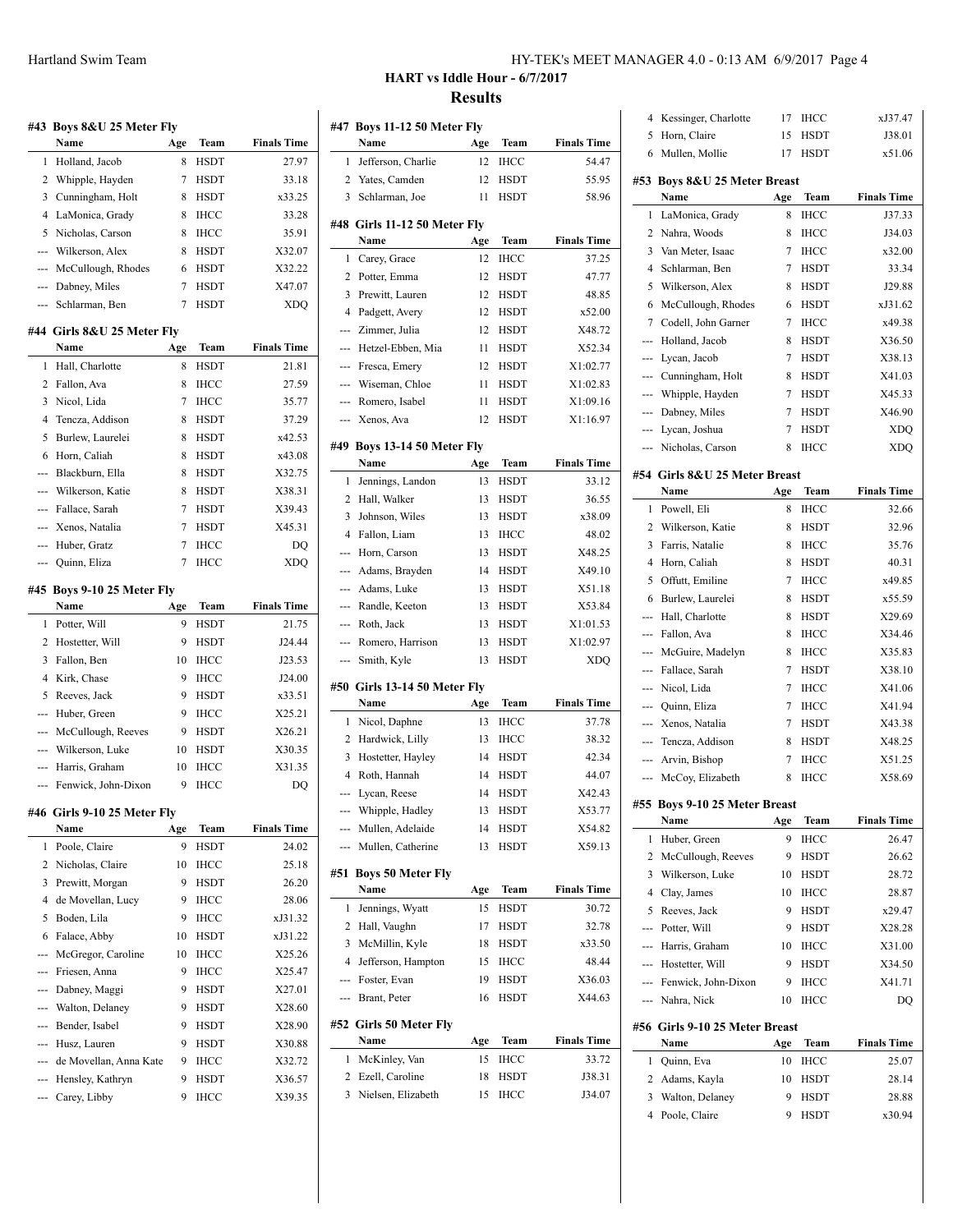|     | папиани эмпи теани               |    |             |        |                          |
|-----|----------------------------------|----|-------------|--------|--------------------------|
|     |                                  |    |             |        |                          |
|     |                                  |    |             |        |                          |
|     | (#56 Girls 9-10 25 Meter Breast) |    |             |        | N                        |
| 5   | Friesen, Anna                    | 9  | <b>IHCC</b> | 33.70  | M                        |
|     | Nicholas, Claire                 | 10 | <b>IHCC</b> | X26.28 | L)                       |
|     | McGregor, Caroline               | 10 | <b>IHCC</b> | X27.46 | P <sub>i</sub>           |
| --- | Prewitt, Morgan                  | 9  | <b>HSDT</b> | X28.43 | W                        |
|     | de Movellan, Anna Kate           | 9  | <b>IHCC</b> | X30.63 | M                        |
|     | de Movellan, Lucy                | 9  | <b>IHCC</b> | X31.66 | M                        |
|     | Baehler, Sophie James            | 10 | <b>IHCC</b> | X31.96 |                          |
| --- | Husz, Lauren                     | 9  | <b>HSDT</b> | X32.58 | #61 Bo<br>N              |
| --- | Falace, Abby                     | 10 | <b>HSDT</b> | X34.52 | Je<br>1                  |
| --- | Buchart, Clay                    | 9  | <b>IHCC</b> | X34.94 | 2                        |
| --- | Bender, Isabel                   | 9  | <b>HSDT</b> | X35.78 | F <sub>0</sub><br>H<br>3 |
| --- | Carey, Libby                     | 9  | <b>IHCC</b> | X38.31 |                          |
|     | --- Dabney, Maggi                | 9  | <b>HSDT</b> | X38.34 | Je<br>4                  |
| --- | Farris, Juliana                  | 10 | <b>IHCC</b> | DQ     | $\mathcal{O}$<br>5       |
|     |                                  |    |             |        | F                        |
|     | #57 Boys 11-12 50 Meter Breast   |    |             |        | B <sub>1</sub>           |

| Name             | Age | Team    | <b>Finals Time</b> |
|------------------|-----|---------|--------------------|
| 1 Nahra, Jake    |     | 12 IHCC | 52.25              |
| 2 Yates, Camden  |     | 12 HSDT | 53.47              |
| 3 Schlarman, Joe |     | HSDT    | 59.14              |

#### **#58 Girls 11-12 50 Meter Breast**

|                                | Name                  | Age | Team        | <b>Finals Time</b> |  |  |
|--------------------------------|-----------------------|-----|-------------|--------------------|--|--|
|                                | 1 Zimmer, Julia       | 12  | <b>HSDT</b> | 49.70              |  |  |
| 2                              | Prewitt, Lauren       | 12  | <b>HSDT</b> | 50.28              |  |  |
| 3                              | Padgett, Avery        | 12  | <b>HSDT</b> | x54.75             |  |  |
|                                | --- Carey, Grace      | 12  | <b>IHCC</b> | X47.63             |  |  |
|                                | --- Potter, Emma      | 12  | <b>HSDT</b> | X53.94             |  |  |
|                                | --- Hetzel-Ebben, Mia | 11  | <b>HSDT</b> | X1:02.37           |  |  |
|                                | --- Xenos, Ava        | 12  | <b>HSDT</b> | X1:04.56           |  |  |
|                                | --- Wiseman, Chloe    | 11  | <b>HSDT</b> | X1:08.44           |  |  |
|                                | --- Romero, Isabel    | 11  | <b>HSDT</b> | X1:12.34           |  |  |
|                                | --- Fresca, Emery     | 12  | <b>HSDT</b> | <b>XDO</b>         |  |  |
| #59 Boys 13-14 50 Meter Breast |                       |     |             |                    |  |  |
|                                | Name                  | Age | <b>Team</b> | <b>Finals Time</b> |  |  |
| 1                              | Whipple, Holden       | 14  | <b>HSDT</b> | 41.13              |  |  |
|                                | 2. Iomránach London   | 12  | <b>HCDT</b> | 12.20              |  |  |

|                                  | Name                 | Age | Team        | <b>Finals Time</b> |  |  |
|----------------------------------|----------------------|-----|-------------|--------------------|--|--|
| #60  Girls 13-14 50 Meter Breast |                      |     |             |                    |  |  |
|                                  | --- Adams, Luke      | 13  | <b>HSDT</b> | <b>XDO</b>         |  |  |
|                                  | --- Roth, Jack       | 13  | <b>HSDT</b> | X57.69             |  |  |
|                                  | --- Smith, Kyle      | 13  | <b>HSDT</b> | X57.64             |  |  |
|                                  | --- Randle, Keeton   | 13  | <b>HSDT</b> | X57.16             |  |  |
|                                  | --- Craft, Reed      | 14  | <b>HSDT</b> | X54.09             |  |  |
|                                  | --- Romero, Harrison | 13  | <b>HSDT</b> | X53.50             |  |  |
|                                  | --- Horn, Carson     | 13  | <b>HSDT</b> | X50.70             |  |  |
|                                  | --- Johnson, Wiles   | 13  | <b>HSDT</b> | X48.27             |  |  |
| 5                                | Fallon, Liam         | 13  | <b>IHCC</b> | 53.37              |  |  |
| 4                                | Adams, Brayden       | 14  | <b>HSDT</b> | x50.87             |  |  |
| 3                                | Carling, Duncan      | 14  | <b>IHCC</b> | 48.33              |  |  |
| 2                                | Jennings, Landon     | 13  | <b>HSDT</b> | 43.38              |  |  |
| 1                                | Whipple, Holden      | 14  | HSDT        | 41.13              |  |  |

|    | Name                | Age | Team        | Finals Time |
|----|---------------------|-----|-------------|-------------|
|    | 1 Weber, Katelyn    | 14  | <b>HSDT</b> | 44.46       |
|    | 2 Hardwick, Lilly   | 13  | IHCC        | 47.78       |
| 3  | Roth, Hannah        | 14  | HSDT        | 49.87       |
|    | 4 Hostetter, Hayley | 14  | <b>HSDT</b> | x53.79      |
| 5. | Hisle, Ella         | 13  | <b>IHCC</b> | 57.63       |
|    |                     |     |             |             |

# HY-TEK's MEET MANAGER 4.0 - 0:13 AM 6/9/2017 Page 5

### **HART vs Iddle Hour - 6/7/2017 Results**

| ---            | Nicol, Daphne                        | 13    | IHCC              | X45.97             |
|----------------|--------------------------------------|-------|-------------------|--------------------|
| ---            | Maines, Megan                        | 13    | HSDT              | X53.25             |
| ---            | Lycan, Reese                         | 14    | HSDT              | X53.97             |
| ---            | Padgett, Ellis                       | 14    | <b>HSDT</b>       | X1:01.44           |
|                | --- Whipple, Hadley                  | 13    | HSDT              | X1:02.09           |
|                | --- Mullen, Catherine                | 13    | HSDT              | X1:07.65           |
| $\overline{a}$ | Mullen, Adelaide                     | 14    | HSDT              | X1:08.71           |
| #61            | <b>Boys 50 Meter Breast</b><br>Name  |       | Team              | <b>Finals Time</b> |
|                |                                      | Age   |                   |                    |
| 1              | Jennings, Wyatt                      | 15    | <b>HSDT</b>       | 37.63              |
| 2              | Foster, Evan                         | 19    | HSDT              | 40.95              |
| 3              | Hall, Conner                         | 15    | <b>HSDT</b>       | x41.47             |
| $\overline{4}$ | Jefferson, Hampton                   | 15    | IHCC              | 48.33              |
| 5              | Owens, Walker                        | 16    | IHCC              | 51.04              |
| ---            | Foster, Jack                         | 15    | HSDT              | X45.71             |
| ---            | Brant, Peter                         | 16    | <b>HSDT</b>       | X48.91             |
|                | #62 Girls 50 Meter Breast            |       |                   | <b>Finals Time</b> |
|                | Name                                 | Age   | Team              |                    |
| 1              | Nielsen, Elizabeth                   | 15    | <b>IHCC</b>       | J42.00             |
| 2              | Jennings, Addison                    | 17    | HSDT              | J42.39             |
| 3              | Kessinger, Charlotte                 | 17    | <b>IHCC</b>       | J41.79             |
| $\overline{4}$ | Horn, Claire                         | 15    | HSDT              | 44.25              |
| 5              | McKinley, Van                        | 15    | IHCC              | x46.57             |
| 6              | Ezell, Caroline                      | 18    | <b>HSDT</b>       | x48.78             |
| ---            | Sturgill, Kendall                    | 16    | IHCC              | X50.70             |
| ---            | Mullen, Mollie                       | 17    | <b>HSDT</b>       | X55.40             |
|                | #63 Boys 8&U 100 Meter Free Relay    |       |                   |                    |
|                |                                      |       |                   |                    |
|                | Team                                 | Relay |                   | <b>Finals Time</b> |
| 1              | <b>HSDT</b>                          |       | A                 | 1:35.22            |
|                | Wilkerson, Alex 8                    |       |                   | Cunningham, Holt 8 |
|                | Holland, Jacob 8                     |       | Schlarman, Ben 7  |                    |
| 2              | <b>IHCC</b>                          |       | A                 | 1:49.37            |
|                | Codell, John Garner 7                |       | Nahra, Woods 8    |                    |
|                | Nicholas, Carson 8                   |       |                   | LaMonica, Grady 8  |
| 3              | <b>HSDT</b>                          |       | B                 | x1:54.25           |
|                | McCullough, Rhodes 6                 |       | Lycan, Jacob 7    |                    |
|                | Whipple, Hayden 7                    |       | Lycan, Joshua 7   |                    |
|                | <b>IHCC</b>                          |       | B                 | X2:14.61           |
|                | Harris, Quin 8                       |       |                   | Vaughan, Cannon 7  |
|                | Vaughan, Emory 7                     |       |                   | Van Meter, Isaac 7 |
|                | #64 Girls 8&U 100 Meter Free Relay   |       |                   |                    |
|                | Team                                 | Relay |                   | <b>Finals Time</b> |
| 1              | HSDT                                 |       | A                 | 1:37.53            |
|                | Wilkerson, Katie 8                   |       | Fallace, Sarah 7  |                    |
|                | Blackburn, Ella 8                    |       | Hall, Charlotte 8 |                    |
| 2              | <b>IHCC</b>                          |       | A                 | 1:37.69            |
|                | Fallon, Ava 8                        |       | Huber, Gratz 7    |                    |
|                | Nicol, Lida 7                        |       | Powell, Eli 8     |                    |
| 3              | <b>HSDT</b>                          |       | В                 | x2:09.44           |
|                | Burlew, Laurelei 8                   |       | Xenos, Natalia 7  |                    |
|                | Cranfill, Callie 6                   |       | Horn, Caliah 8    |                    |
| ---            | IHCC                                 |       | В                 | X1:59.13           |
|                | McGuire, Madelyn 8<br>Quinn, Eliza 7 |       | Farris, Natalie 8 | McCoy, Elizabeth 8 |

|     | Team                                        | Relay            | <b>Finals Time</b>                                                                                                     |
|-----|---------------------------------------------|------------------|------------------------------------------------------------------------------------------------------------------------|
| 1   | <b>HSDT</b>                                 | A                | 1:21.08                                                                                                                |
|     | Potter, Will 9                              |                  | Wilkerson, Luke 10                                                                                                     |
|     | Grimm, Sam 9                                |                  | McCullough, Reeves 9                                                                                                   |
|     | 2 IHCC                                      | A                | 1:26.33                                                                                                                |
|     | Clay, James 10                              | Kirk, Chase 9    |                                                                                                                        |
|     | Huber, Green 9                              | Fallon, Ben 10   |                                                                                                                        |
|     | #66 Girls 10&U 100 Meter Free Relav<br>Team | Relay            | <b>Finals Time</b>                                                                                                     |
| 1   | <b>IHCC</b>                                 | A                | 1:25.90                                                                                                                |
|     | Farris, Juliana 10                          | Quinn, Eva 10    |                                                                                                                        |
|     | de Movellan, Lucy 9                         |                  | Nicholas, Claire 10                                                                                                    |
|     | 2 HSDT                                      | А                | 1:33.09                                                                                                                |
|     | Adams, Kayla 10                             | Falace, Abby 10  |                                                                                                                        |
|     | Poole, Claire 9                             |                  | Prewitt, Morgan 9                                                                                                      |
|     | 3 HSDT                                      | B                | x1:36.22                                                                                                               |
|     | Walton, Delaney 9                           | Husz, Lauren 9   |                                                                                                                        |
|     | Dabney, Maggi 9                             | Bender, Isabel 9 |                                                                                                                        |
| --- | <b>IHCC</b>                                 | B                | X1:34.71                                                                                                               |
|     | McGregor, Caroline 10                       | Friesen, Anna 9  |                                                                                                                        |
|     | de Movellan, Anna Kate 9                    | Buchart, Clay 9  |                                                                                                                        |
|     | IHCC                                        | C                | X1:43.63                                                                                                               |
|     | Harris, Kennedy 9                           |                  | Baehler, Sophie James 10                                                                                               |
|     |                                             | Boden, Lila 9    |                                                                                                                        |
|     | Carey, Libby 9                              |                  |                                                                                                                        |
|     |                                             |                  |                                                                                                                        |
|     | #67 Boys 13&U 200 Meter Free Relay          |                  |                                                                                                                        |
|     | Team                                        | Relay<br>A       |                                                                                                                        |
|     | 1 HSDT                                      |                  |                                                                                                                        |
|     | Johnson, Wiles 13                           | Horn, Carson 13  |                                                                                                                        |
|     | Hall, Walker 13                             |                  | Jennings, Landon 13                                                                                                    |
|     | 2 HSDT                                      | B                |                                                                                                                        |
|     | Adams, Luke 13                              | Roth, Jack 13    |                                                                                                                        |
|     | Randle, Keeton 13                           |                  | Romero, Harrison 13                                                                                                    |
| 3   | IHCC                                        | A                |                                                                                                                        |
|     | Jefferson, Charlie 12                       |                  | Slabaugh, Sammy 13                                                                                                     |
|     | Nahra, Jake 12                              | Fallon, Liam 13  |                                                                                                                        |
|     | #68 Girls 13&U 200 Meter Free Relay         |                  |                                                                                                                        |
| 1   | Team<br><b>IHCC</b>                         | Relay<br>A       |                                                                                                                        |
|     |                                             |                  |                                                                                                                        |
|     | Carey, Grace 12                             | Hisle, Ella 13   |                                                                                                                        |
| 2   | Hardwick, Lilly 13<br><b>HSDT</b>           |                  | Nicol, Daphne 13                                                                                                       |
|     |                                             | А                |                                                                                                                        |
|     | Whipple, Hadley 13                          |                  | Mullen, Catherine 13                                                                                                   |
|     | Potter, Emma 12                             |                  | <b>Finals Time</b><br>2:12.81<br>x2:56.57<br>3:14.59<br><b>Finals Time</b><br>2:18.12<br>2:38.90<br>Prewitt, Lauren 12 |
| 3   | <b>HSDT</b>                                 | B                | x3:03.65                                                                                                               |
|     | Maines, Megan 13                            |                  | Fresca, Emery 12                                                                                                       |
|     | Padgett, Avery 12                           | Zimmer, Julia 12 |                                                                                                                        |
|     | #69 Boys 200 Meter Free Relay               |                  |                                                                                                                        |
|     | Team                                        | Relay            | <b>Finals Time</b>                                                                                                     |
| 1   | HSDT                                        | A                | 1:58.12                                                                                                                |
|     | Hall, Conner 15<br>Jennings, Wyatt 15       | Hall, Vaughn 17  | McMillin, Kyle 18                                                                                                      |